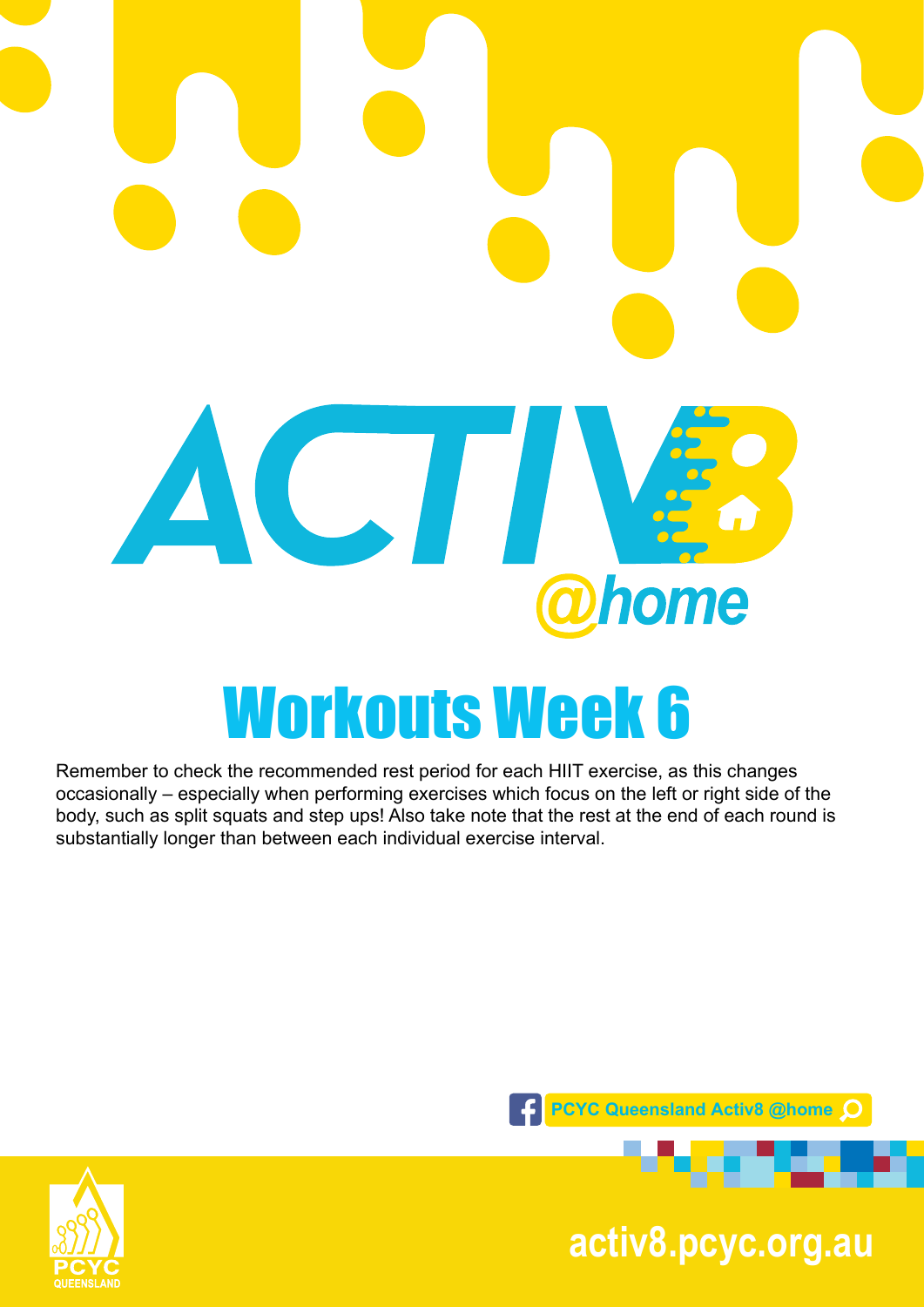

If available, use an exercise or yoga mat for additional safety when conducting YTI, crunches, push ups, planks, superman hold and mountain climbers. Use a step, sturdy coffee table or chair to conduct split squats as well as step ups.

| <b>Day 1 Exercises</b>   | <b>Interval</b> | <b>Seconds</b> | $\checkmark$ |
|--------------------------|-----------------|----------------|--------------|
| Run on the Spot          | <b>Work</b>     | 30             |              |
|                          | Rest            | 10             |              |
| Squats                   | <b>Work</b>     | 30             |              |
|                          | Rest            | 10             |              |
| <b>YTI</b>               | <b>Work</b>     | 30             |              |
|                          | Rest            | 10             |              |
| Crunches                 | <b>Work</b>     | 30             |              |
|                          | Rest            | 10             |              |
| Squat Jumps              | <b>Work</b>     | 30             |              |
|                          | Rest            | 10             |              |
|                          | <b>Work</b>     | 30             |              |
| <b>Mountain Climbers</b> | Rest            | 10             |              |
|                          | <b>Work</b>     | 30             |              |
| Push Ups                 | Rest            | 10             |              |
| Plank                    | <b>Work</b>     | 30             |              |
|                          | Rest            | 10             |              |
| <b>Burpees</b>           | <b>Work</b>     | 30             |              |
|                          | Rest            | 10             |              |
| Left Split Squat         | <b>Work</b>     | 15             |              |
| <b>Right Split Squat</b> | <b>Work</b>     | 15             |              |
|                          | Rest            | 10             |              |
| Superman Hold            | <b>Work</b>     | 30             |              |
|                          | Rest            | 10             |              |
| Left Step Up             | <b>Work</b>     | 15             |              |
| <b>Right Step Up</b>     | Work            | 15             |              |
|                          | Rest            | 180            |              |
| <b>Rounds</b>            | $\overline{2}$  |                |              |

**F** PCYC Queensland Activ8 @home Q



**pcyc.org.au**

. .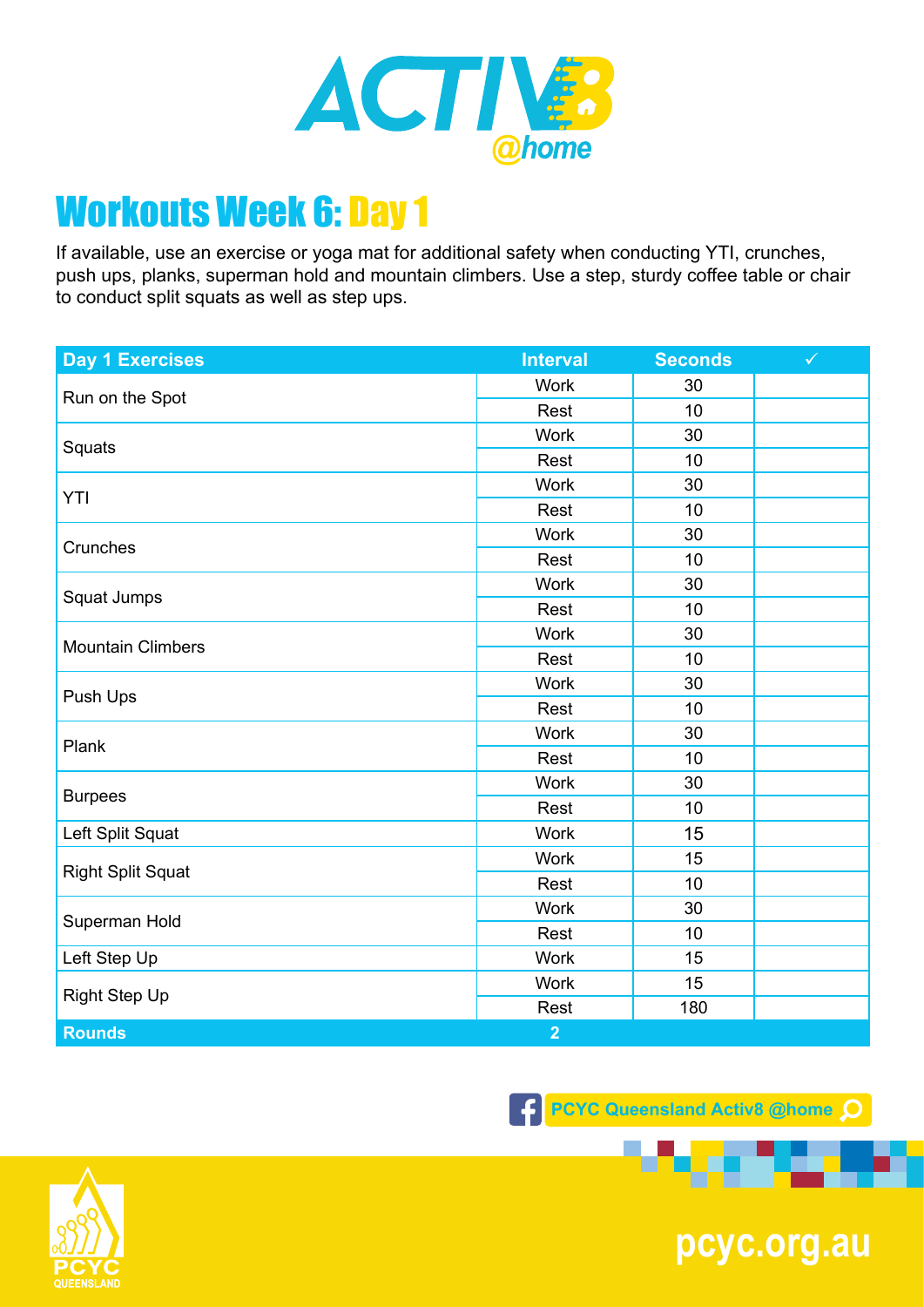

Give your body a chance to rest after performing the superman hold for the first time in the Activ8 @home program yesterday!

Can't wait to keep training? Check out the [PCYC Queensland Activ8 @home Facebook Group](https://www.facebook.com/groups/2652320985090996/) for daily challenges, innovative exercise ideas and fitness inspiration!



**pcyc.org.au activ8.pcyc.org.au**

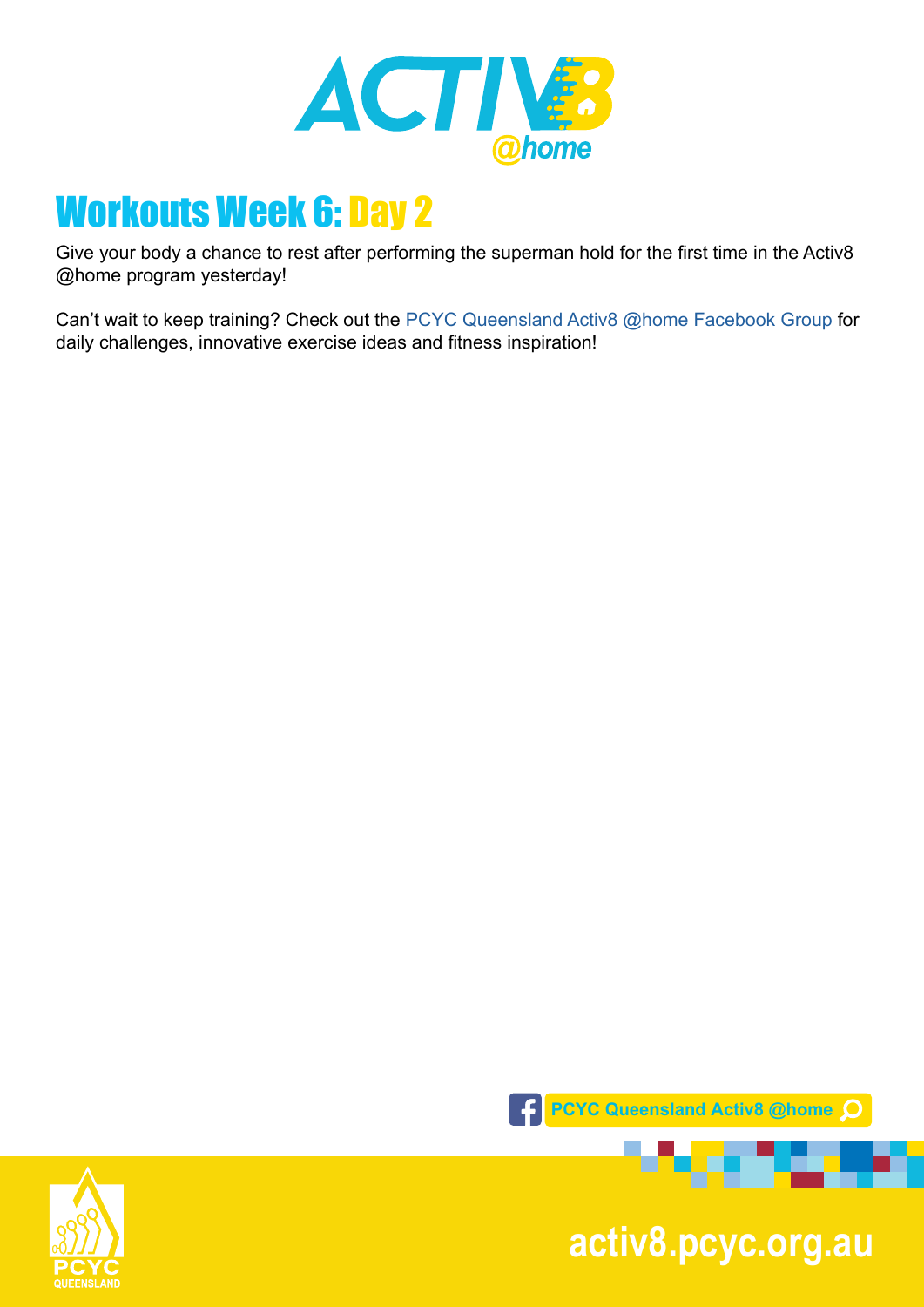

Use an exercise mat for extra cushioning when conducting mountain climbers. Utilise a low brick wall in a courtyard, or other sturdy surface which can safely take the weight of your body to perform alternating step ups.

| <b>Day 3 Exercises</b>     | <b>Interval</b>         | <b>Seconds</b> | $\checkmark$ |
|----------------------------|-------------------------|----------------|--------------|
| <b>High Knees</b>          | <b>Work</b>             | 45             |              |
|                            | Rest                    | 15             |              |
| Run on the Spot            | <b>Work</b>             | 45             |              |
|                            | Rest                    | 15             |              |
| <b>Burpees</b>             | <b>Work</b>             | 45             |              |
|                            | Rest                    | 15             |              |
| <b>Mountain Climbers</b>   | <b>Work</b>             | 45             |              |
|                            | Rest                    | 15             |              |
| Squat Jumps                | <b>Work</b>             | 45             |              |
|                            | Rest                    | 15             |              |
|                            | <b>Work</b>             | 45             |              |
| <b>Alternating Step Up</b> | Rest                    | 15             |              |
| <b>High Knees</b>          | <b>Work</b>             | 45             |              |
|                            | Rest                    | 15             |              |
| Run on the Spot            | <b>Work</b>             | 45             |              |
|                            | Rest                    | 15             |              |
| <b>Burpees</b>             | <b>Work</b>             | 45             |              |
|                            | Rest                    | 15             |              |
| <b>Mountain Climbers</b>   | <b>Work</b>             | 45             |              |
|                            | Rest                    | 15             |              |
| Squat Jumps                | <b>Work</b>             | 45             |              |
|                            | Rest                    | 15             |              |
| Alternating Step Up        | <b>Work</b>             | 45             |              |
|                            | Rest                    | 180            |              |
| <b>Rest</b>                | $\overline{\mathbf{3}}$ |                |              |

**F** PCYC Queensland Activ8 @home Q



**pcyc.org.au activ8.pcyc.org.au**

. . .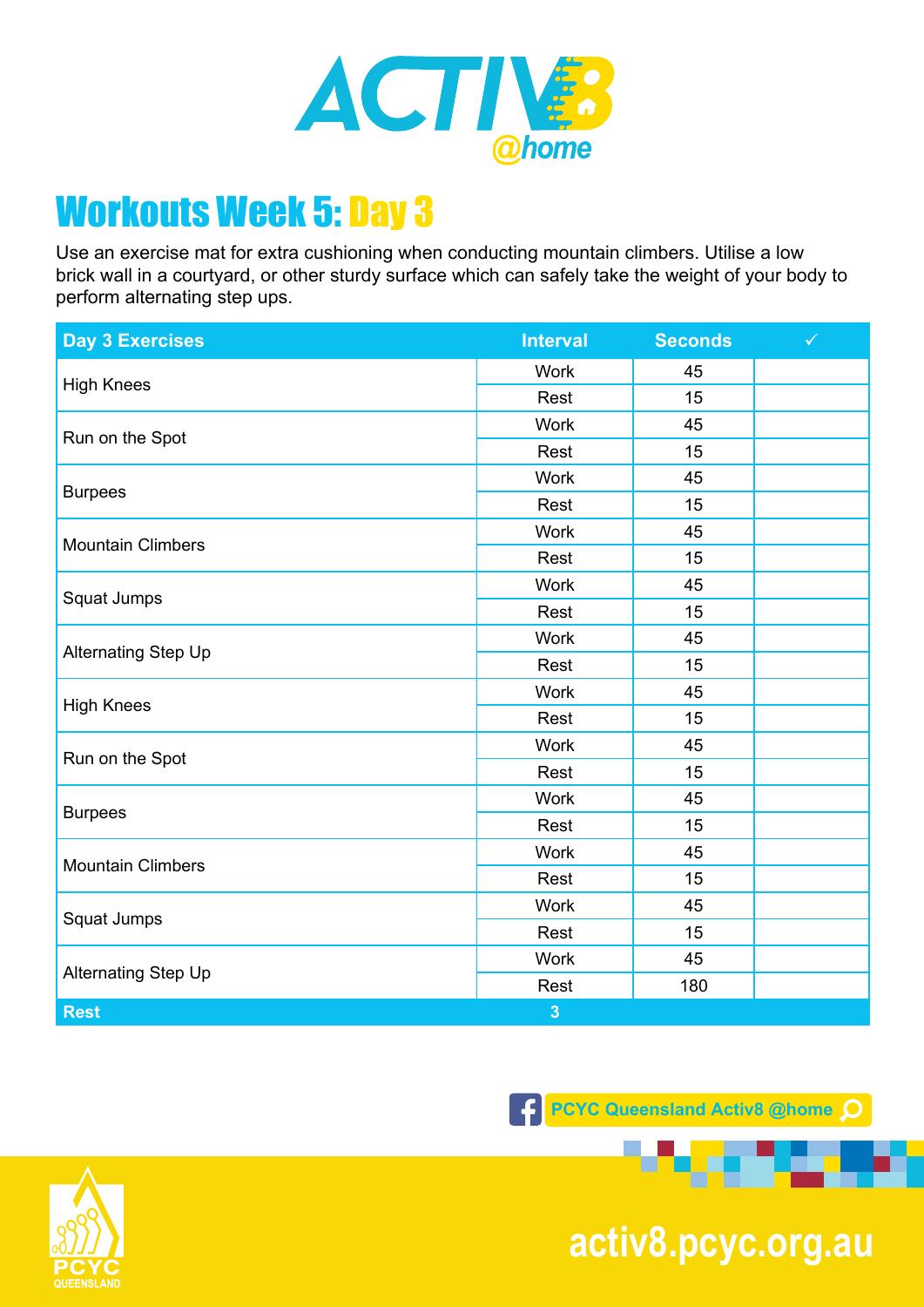

If your muscles feel a bit stiff or sore, try some static stretches and take the day to recover.

Can't wait to keep training? Check out the **PCYC Queensland Activ8 @home Facebook Group** for daily challenges, innovative exercise ideas and fitness inspiration!



**pcyc.org.au activ8.pcyc.org.au**

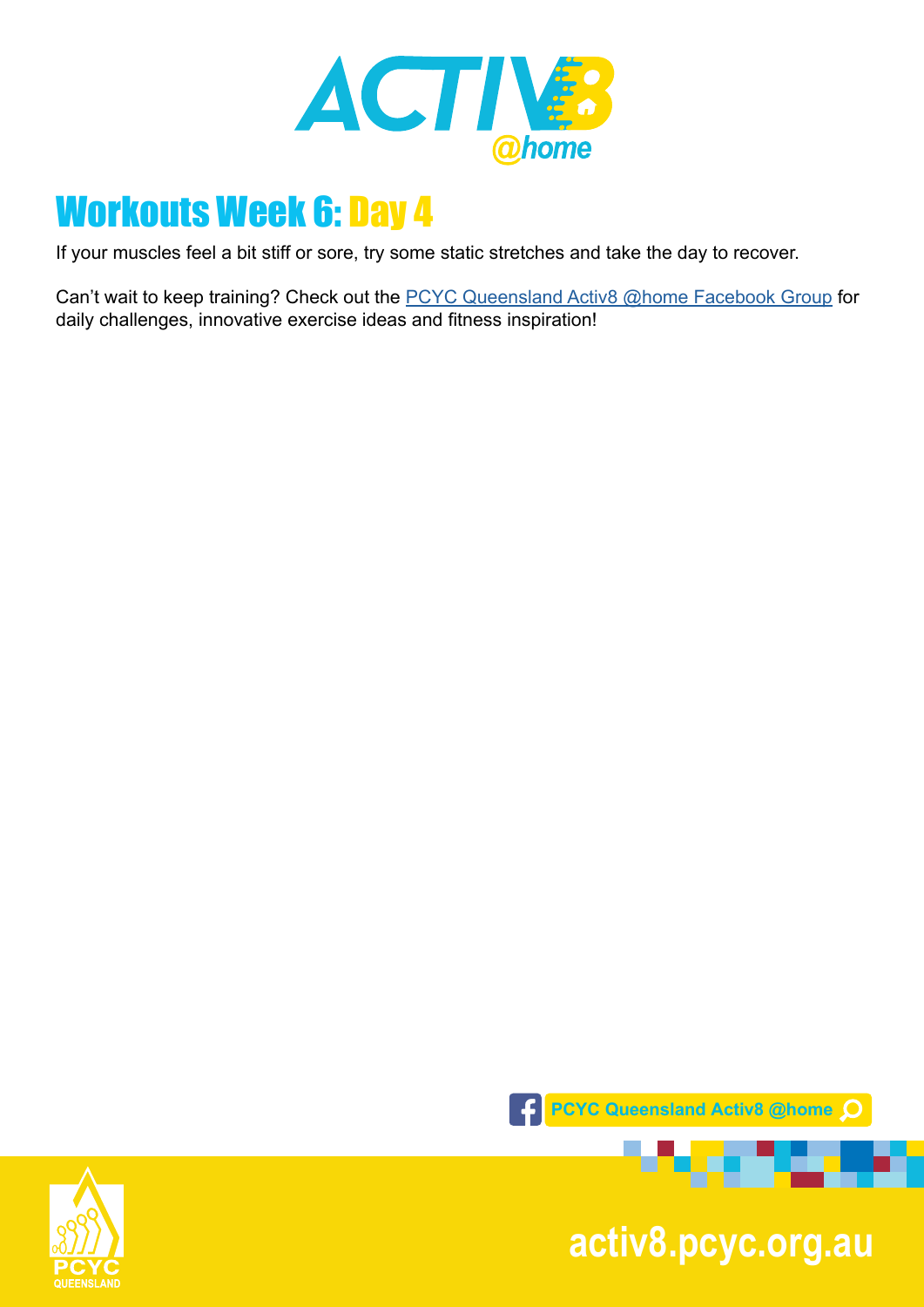

Ensure you wear appropriate footwear when performing shuttle runs and forward toe taps to prevent injury.

| <b>Day 5 Exercises</b> | <b>Interval</b> | <b>Seconds</b> | $\checkmark$ |
|------------------------|-----------------|----------------|--------------|
| 10m Shuttle Runs       | <b>Work</b>     | 120            |              |
|                        | Rest            | 60             |              |
| Forward Toe Taps       | <b>Work</b>     | 120            |              |
|                        | Rest            | 60             |              |
| 10m Shuttle Runs       | <b>Work</b>     | 120            |              |
|                        | Rest            | 60             |              |
| Forward Toe Taps       | <b>Work</b>     | 120            |              |
|                        | Rest            | 60             |              |
| 10m Shuttle Runs       | <b>Work</b>     | 120            |              |
|                        | Rest            | 60             |              |
| Forward Toe Taps       | <b>Work</b>     | 120            |              |
|                        | Rest            | 180            |              |
| <b>Rounds</b>          | 2 <sup>1</sup>  |                |              |





**pcyc.org.au activ8.pcyc.org.au**

. . . . . .

æ.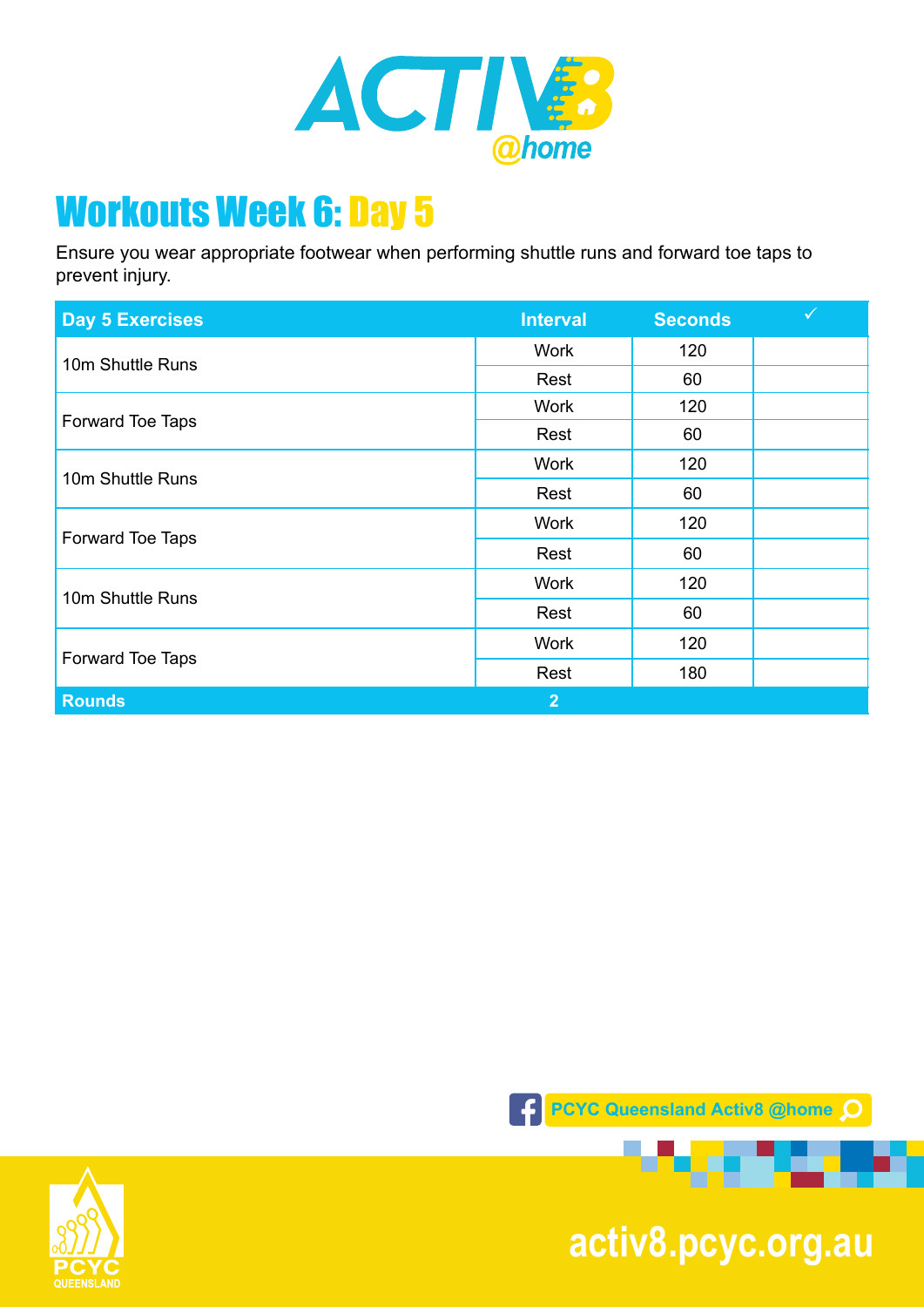

Give your leg muscles a well earned break today.

Can't wait to keep training? Check out the **PCYC Queensland Activ8 @home Facebook Group** for daily challenges, innovative exercise ideas and fitness inspiration!